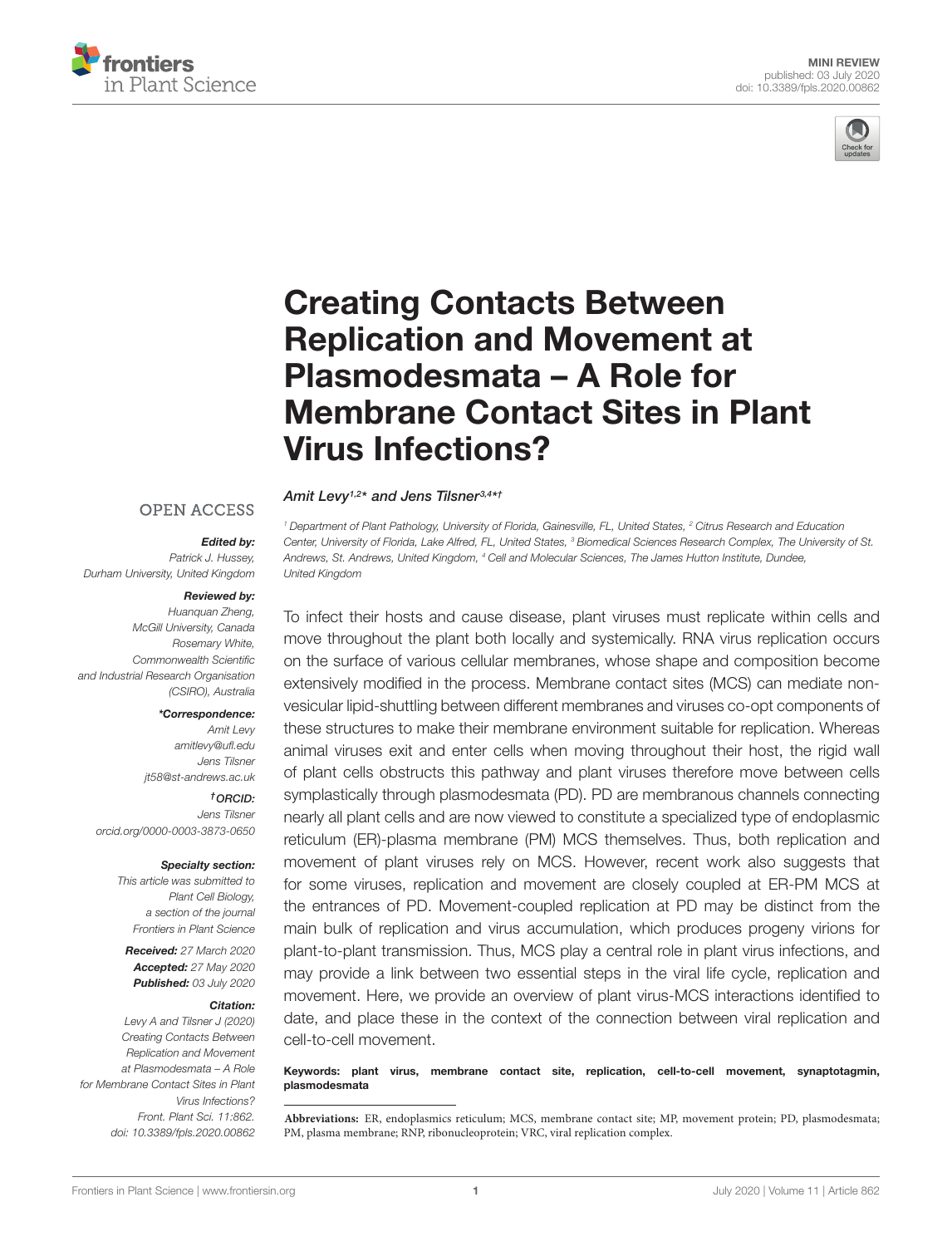# INTRODUCTION: PLANT VIRUS MOVEMENT IN THE CONTEXT OF INFECTION

Viruses that infect plants have to overcome the barrier of the cell wall when moving between host cells. The only pathway available to them are plasmodesmata (PD) [\(Rojas et al.,](#page-6-0) [2016;](#page-6-0) [Pitzalis and Heinlein,](#page-6-1) [2017;](#page-6-1) [Reagan and Burch-Smith,](#page-6-2) [2020\)](#page-6-2), membranous channels traversing the wall, and plant viruses have evolved specialized transport systems consisting of virus-encoded movement proteins (MPs) to facilitate shuttling of infectious genomes through PD [\(Lucas,](#page-6-3) [2006;](#page-6-3) [Tilsner et al.,](#page-7-0) [2014;](#page-7-0) [Heinlein,](#page-5-0) [2015;](#page-5-0) [Hong and Ju,](#page-5-1) [2017\)](#page-5-1). Viral cell-to-cell movement is a "race" against the antiviral mobile RNA silencing signal [\(Zhang et al.,](#page-7-1) [2019\)](#page-7-1) and usually occurs early in infection, often within a few hours after cell entry, when viral genomes are not yet abundant in the host cell [\(Derrick et al.,](#page-5-2) [1992;](#page-5-2) [Angell et al.,](#page-4-0) [1996;](#page-4-0) [Kawakami](#page-5-3) [et al.,](#page-5-3) [2004;](#page-5-3) [Tilsner and Oparka,](#page-7-2) [2012\)](#page-7-2). It is therefore crucial for the success of the infection that the movement system correctly selects viral genomes for transport. However, no characterized MPs so far have shown sequence specificity to their cognate viral genomes, and how transport specificity is achieved remains an important unresolved question [\(Tilsner and Oparka,](#page-7-2) [2012\)](#page-7-2). Different plant viruses move either as encapsidated virions or as a non-virion, MP-containing ribonucleoprotein (RNP) complex, respectively [\(Lucas,](#page-6-3) [2006;](#page-6-3) [Tilsner et al.,](#page-7-0) [2014\)](#page-7-0). In the former case, the specificity of transport depends on cognate interactions between MPs and capsid proteins [\(Nagano et al.,](#page-6-4) [1997;](#page-6-4) [Carvalho et al.,](#page-5-4) [2003;](#page-5-4) [Takeda et al.,](#page-6-5) [2004\)](#page-6-5), whilst specificity of encapsidation is achieved through capsid protein-nucleic acid secondary structure interactions [\(Rao,](#page-6-6) [2006\)](#page-6-6) as well as through linking to (genome-specific) replication [\(Annamalai et al.,](#page-5-5) [2008;](#page-5-5) [Lee et al.,](#page-5-6) [2011\)](#page-5-6).

In the case of viruses moving as non-virion RNP, movement happens in competition with virion formation. As genomespecific replication proteins have also been implemented in cellto-cell movement [\(Hirashima and Watanabe,](#page-5-7) [2003;](#page-5-7) [Christensen](#page-5-8) [et al.,](#page-5-8) [2009\)](#page-5-8) in addition to the non-sequence-specific MPs [\(Citovsky et al.,](#page-5-9) [1990\)](#page-5-9), transport specificity may be achieved through spatial co-compartmentation of the assembly of movement RNP complexes with replication. PD targeting of replication complexes may link directly with movement and the transported RNP could include the viral replicase or some of its components [\(Kawakami et al.,](#page-5-3) [2004;](#page-5-3) [Tilsner et al.,](#page-6-7) [2013;](#page-6-7) [Levy et al.,](#page-6-8) [2015\)](#page-6-8). Thus, in both virion- and non-virion RNPtransporting plant viruses, spatial coupling of replication to encapsidation/movement, or directly to movement is likely important to achieve specific transport of viral genomes. In agreement with their lack of sequence specificity, MPs can often complement transport of unrelated viruses [\(Latham and Wilson,](#page-5-10) [2008\)](#page-5-10). However, this implies that there are probably few specific direct MP-replicase interactions involved in achieving movement specificity. Instead, coupling may be achieved through CPreplicase interactions (in virion-transporting viruses), localized translation of MPs at replication sites, joint MP-RNA and RNA-replicase interactions on the same genome [\(Tilsner and](#page-7-2)

[Oparka,](#page-7-2) [2012\)](#page-7-2), or host factors. For instance in Red clover necrotic mosaic virus, the MP is recruited to replication complexes by the host protein, glyceraldehyde 3-phosphate dehydrogenase A [\(Kaido et al.,](#page-5-11) [2014\)](#page-5-11).

Recently, membrane contact sites (MCS) have emerged as host cell structures that are being exploited by plant viruses for both replication and movement, raising the intriguing possibility that they might also be involved in linking these processes and thus play crucial roles in plant virus infections. Here, we summarize the so far identified interactions of plant viruses with MCS, and discuss how they may contribute to linking replication and movement.

# PLANT MEMBRANE CONTACT SITES AND PLASMODESMATA

Whilst the presence of ER-PM contacts in plants has been known for some time [\(Hepler et al.,](#page-5-12) [1990\)](#page-5-12), it is only recently that the identities of the first ER-PM MCS proteins were revealed. These include the actin binding protein networked (NET) 3C, vesicleassociated membrane protein (VAMP)-associated protein 27 (VAP27), synaptotagmins (SYT) A/1, E/5 and 7 and multiple C2 domains and transmembrane region proteins (MCTPs) [\(Wang](#page-7-3) [et al.,](#page-7-3) [2014,](#page-7-3) [2016;](#page-7-4) [Levy et al.,](#page-6-8) [2015;](#page-6-8) [Perez-Sancho et al.,](#page-6-9) [2015;](#page-6-9) [Brault et al.,](#page-5-13) [2019\)](#page-5-13). Reticulons, some of which bind SYTA/1 and VAP, and localize to PD, were shown to be MCS proteins in non-plant systems, and may represent another component of plant MCSs [\(Kriechbaumer et al.,](#page-5-14) [2015;](#page-5-14) [Caldieri et al.,](#page-5-15) [2017\)](#page-5-15). VAPs are ER integral membrane proteins that interact with various lipid binding/sensing/transport proteins, including the oxysterol-binding proteins (OSBPs) [\(Lev et al.,](#page-6-10) [2008\)](#page-6-10). VAPs and OSBP-related proteins (ORPs) function in lipid transfer, and were shown to localize to ER-PM contact sites in yeasts [\(Schulz et al.,](#page-6-11) [2009;](#page-6-11) [Stefan et al.,](#page-6-12) [2011;](#page-6-12) [Manford et al.,](#page-6-13) [2012;](#page-6-13) [Siao et al.,](#page-6-14) [2016\)](#page-6-14).

Mammalian extended-synaptotagmins (E-SYTs) localize at ER-PM junctions, and take part in tethering the ER to the PM [\(Giordano et al.,](#page-5-16) [2013\)](#page-5-16). Like classical SYTs, E-SYTs contain an N-terminal, ER-inserted transmembrane domain, and several C-terminal C2 domains, which can bind PM lipids. However, they also possess an additional central domain called the synaptotagmin-like mitochondrial and lipid binding protein (SMP) domain [\(Giordano et al.,](#page-5-16) [2013\)](#page-5-16). SMP domains are lipidbinding modules that are proposed to have a specialized role in lipid transfer at MCS [\(Schauder et al.,](#page-6-15) [2014;](#page-6-15) [Yu et al.,](#page-7-5) [2016\)](#page-7-5), and are necessary to localize E-SYTs to ER-PM MCSs [\(Toulmay](#page-7-6) [and Prinz,](#page-7-6) [2012\)](#page-7-6). Arabidopsis SYTs contain the SMP domain, and localize to ER-PM sites where they act as membrane tethers [\(Levy et al.,](#page-6-8) [2015;](#page-6-8) [Perez-Sancho et al.,](#page-6-9) [2015;](#page-6-9) [Siao et al.,](#page-6-14) [2016;](#page-6-14) [Ishikawa et al.,](#page-5-17) [2018,](#page-5-17) [2020\)](#page-5-18). Like E- SYTs and plant SYTs, MCTPs bind to the PM with C2 domains and are ER-anchored by a transmembrane region, but their C2 domains are located at the N-, and the transmembrane region, which spans the membrane multiple times, at the C-terminus [\(Brault et al.,](#page-5-13) [2019\)](#page-5-13). MCTPs do not contain an SMP domain.

Most of the plant ER is situated close to the PM (referred to as "cortical ER"), and is expected to be strongly anchored to the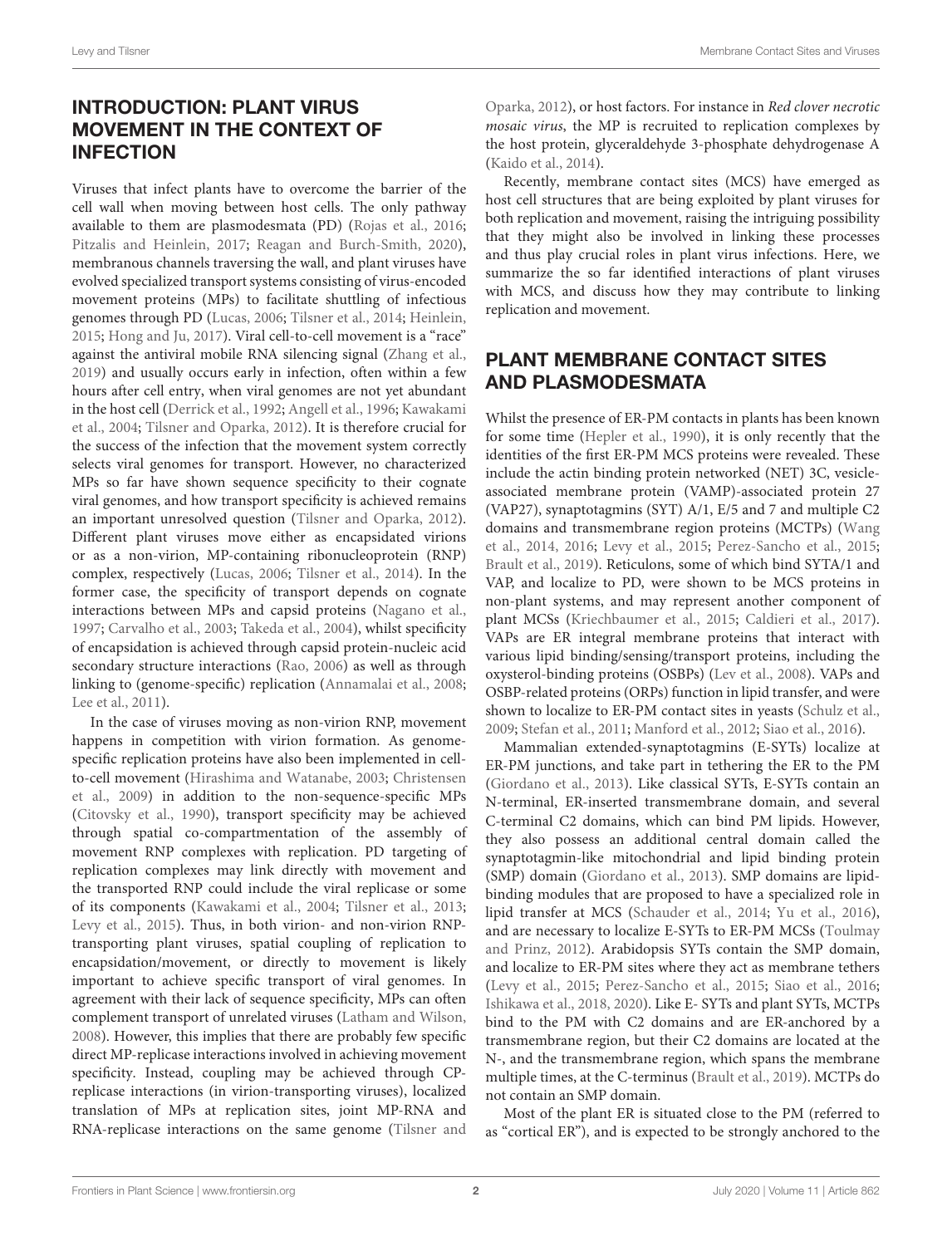PM [\(Sparkes et al.,](#page-6-16) [2011;](#page-6-16) [Chen et al.,](#page-5-19) [2012\)](#page-5-19). The Arabidopsis genome contains at least 10 genes encoding for proteins with an SMP domain, including all Arabidopsis SYTs [\(Levy et al.,](#page-6-8) [2015\)](#page-6-8), double the number of Homo sapiens [\(Lee and Hong,](#page-5-20) [2006\)](#page-5-20), suggesting that MCS may play a uniquely central role in plant cell signaling, compared to that in mammalians cells. About a third of SYTA/1-labeled contact sites are localized adjacent to PD [\(Schapire et al.,](#page-6-17) [2008;](#page-6-17) [Levy et al.,](#page-6-8) [2015\)](#page-6-8). Whilst plant SYTs appear to be mainly localized at PD entrances, several members of the MCTP family have now been found to be highly enriched in purified PD fractions and localize predominantly to the inside of the channels, making them likely candidates for connecting the ER and PM inside PD [\(Liu et al.,](#page-6-18) [2012;](#page-6-18) [Vaddepalli et al.,](#page-7-7) [2014;](#page-7-7) [Brault et al.,](#page-5-13) [2019\)](#page-5-13). Several MCTP family proteins have been implicated in macromolecular trafficking through PD. For instance, FT-INTERACTING PROTEIN 1 (FTIP1)/MCTP1 is required for systemic transport of the florigen signal flowering locus T (FT) through the phloem [\(Liu et al.,](#page-6-18) [2012\)](#page-6-18), QUIRKY (QKY)/MCTP15 promotes non-cellautonomous signaling by the receptor-like kinase STRUBBELIG (SUB) [\(Vaddepalli et al.,](#page-7-7) [2014\)](#page-7-7) and MCTP3/4 negatively affect movement of SHOOTMERISTEMLESS (STM), a class I KNOTTED1 (KN1)-like homeobox (KNOX) protein, in the shoot apical meristem [\(Liu et al.,](#page-6-19) [2018\)](#page-6-19), whereas MCTP3/4 knock out reduces GFP movement in leaves [\(Brault et al.,](#page-5-13) [2019\)](#page-5-13). These results indicate a tight connection between MCSs and intercellular communication in plants [\(Tilsner et al.,](#page-7-8) [2016\)](#page-7-8).

# MCS AND VIRAL REPLICATION

The majority of RNA viruses have predominantly cytoplasmic infection cycles and replicate on the surface of various cellular membranes. In the process of establishing their membranebound replication complexes, they extensively modify the membrane architecture into novel structures like invaginated spherules or tubules, or stacked membranes, known as viral replication complexes (VRCs), viroplasms or virus factories [\(Miller and Krijnse-Locker,](#page-6-20) [2008;](#page-6-20) [den Boon et al.,](#page-5-21) [2010;](#page-5-21) [Xu and](#page-7-9) [Nagy,](#page-7-9) [2014\)](#page-7-9). These structures may provide a variety of functions in infection: (1) hide viral replication intermediates such as double-stranded RNA from cellular defense surveillance [\(Överby](#page-6-21) [et al.,](#page-6-21) [2010\)](#page-6-21), (2) provide a scaffold for replication complexes [\(Gouttenoire et al.,](#page-5-22) [2014\)](#page-5-22) and activate replication enzymes [\(Xu and Nagy,](#page-7-10) [2017\)](#page-7-10), (3) compartmentalize metabolic energy delivery [\(Lin et al.,](#page-6-22) [2019\)](#page-6-22), translation [\(Bamunusinghe et al.,](#page-5-23) [2009;](#page-5-23) [Mäkinen and Hafren,](#page-6-23) [2014\)](#page-6-23), and virion assembly [\(Annamalai](#page-5-24) [and Rao,](#page-5-24) [2006\)](#page-5-24), and (4) provide access to cellular membrane trafficking routes. VRC formation often involves de novo lipid synthesis, and shuttling of suitable lipids to the replication site. In turn, inhibition of lipid production can cause VRC disassembly and inhibit replication [\(Bamunusinghe et al.,](#page-5-23) [2009;](#page-5-23) [Lyn et al.,](#page-6-24) [2009\)](#page-6-24). Given the emerging role of MCS in non-vesicular lipid shuttling, it is perhaps not surprising that viruses have been found to hijack MCS components to establish their "factories."

SYTA/1 was shown to play a role in the formation of VRCs during Turnip vein clearing virus (TVCV; Tobamovirus)

infection - in a syta mutant TVCV VRCs are significantly smaller than in wild-type plants [\(Levy et al.,](#page-6-8) [2015\)](#page-6-8). Although dispensable for replication, the MP of the closely related Tobacco mosaic virus (TMV; Tobamovirus) plays a role in the formation of replication sites [\(Mas and Beachy,](#page-6-25) [1999\)](#page-6-25), which could be related to its interaction with SYTA/1 [\(Lewis and Lazarowitz,](#page-6-26) [2010\)](#page-6-26). SYTA/1 accumulates inside the TVCV VRCs, and, through its putative lipid transfer properties [\(Yu et al.,](#page-7-5) [2016\)](#page-7-5) may support the formation of the VRC by inducing the redistribution of lipids, similar to VAP/OSBPs in other viruses (see below). Reticulons, ER-tubulating proteins which promote formation of ER-PM and ER-mitochondrial MCS in animals [\(Caldieri et al.,](#page-5-15) [2017\)](#page-5-15), and which bind Arabidopsis SYTA/1 [\(Kriechbaumer et al.,](#page-5-14) [2015\)](#page-5-14) and may therefore be components of ER-PM MCSs, associate with Brome mosaic virus (BMV; Bromovirus) 1a replicase component and play a role in VRC formation, likely by stabilizing positive membrane curvature at the openings of ER-derived spherules containing the replication complexes [\(Diaz et al.,](#page-5-25) [2010\)](#page-5-25).

The role of Tomato bushy stunt virus (TBSV; Tombusvirus) p33 in VRC formation was studied in detail. The tombusvirus p33 replication protein interacts with an ER-resident VAP protein (Scs2 in yeast) and with several OSBP homologs (called OSBP-related proteins or ORPs in plants and yeast) to form MCSs between the ER and peroxisomes (the site of TBSV replication). The recruited ORPs mediate the transfer of sterols to peroxisome membranes, resulting in the enrichment of sterol in the replication organelles [\(Barajas et al.,](#page-5-26) [2014\)](#page-5-26). VAP27 proteins were also shown to interact with the Cowpea mosaic virus (CPMV; Comovirus) 60K protein, required for the formation of replicative vesicles of the virus [\(Carette et al.,](#page-5-27) [2002\)](#page-5-27), which includes de novo lipid synthesis [\(Carette et al.,](#page-5-28) [2000\)](#page-5-28). Thus, manipulation of lipid transfer at MCS could represent one general mechanism for the formation of virus replication bodies, and these processes seem to have similarities in both plant and nonplant systems [\(Amarilio et al.,](#page-4-1) [2005;](#page-4-1) [Lev et al.,](#page-6-10) [2008;](#page-6-10) [Manford](#page-6-13) [et al.,](#page-6-13) [2012;](#page-6-13) [van der Schaar et al.,](#page-7-11) [2016;](#page-7-11) [Galindo et al.,](#page-5-29) [2019\)](#page-5-29).

# MCS AND VIRAL MOVEMENT

Targeting MCS, and especially ER-PM MCSs that are localized adjacent to PD, could provide an ideal location for viruses

<span id="page-2-0"></span>

FIGURE 1 | Similarity between localizations of ER-PM MCS and movement proteins. (A) SYTA/1-GFP transient expression in Nicotiana benthamiana leaf epidermal cells. Adapted from [Levy et al.](#page-6-8) [\(2015\)](#page-6-8) (Figure 1A), used with permission. (B) N. benthamiana leaf epidermal cell infected with Tobacco mosaic virus expressing MP-GFP. Adapted from [Heinlein et al.](#page-5-30) [\(1998\)](#page-5-30) (Figure 2J), used with permission. Scale bars,  $5 \mu m$ .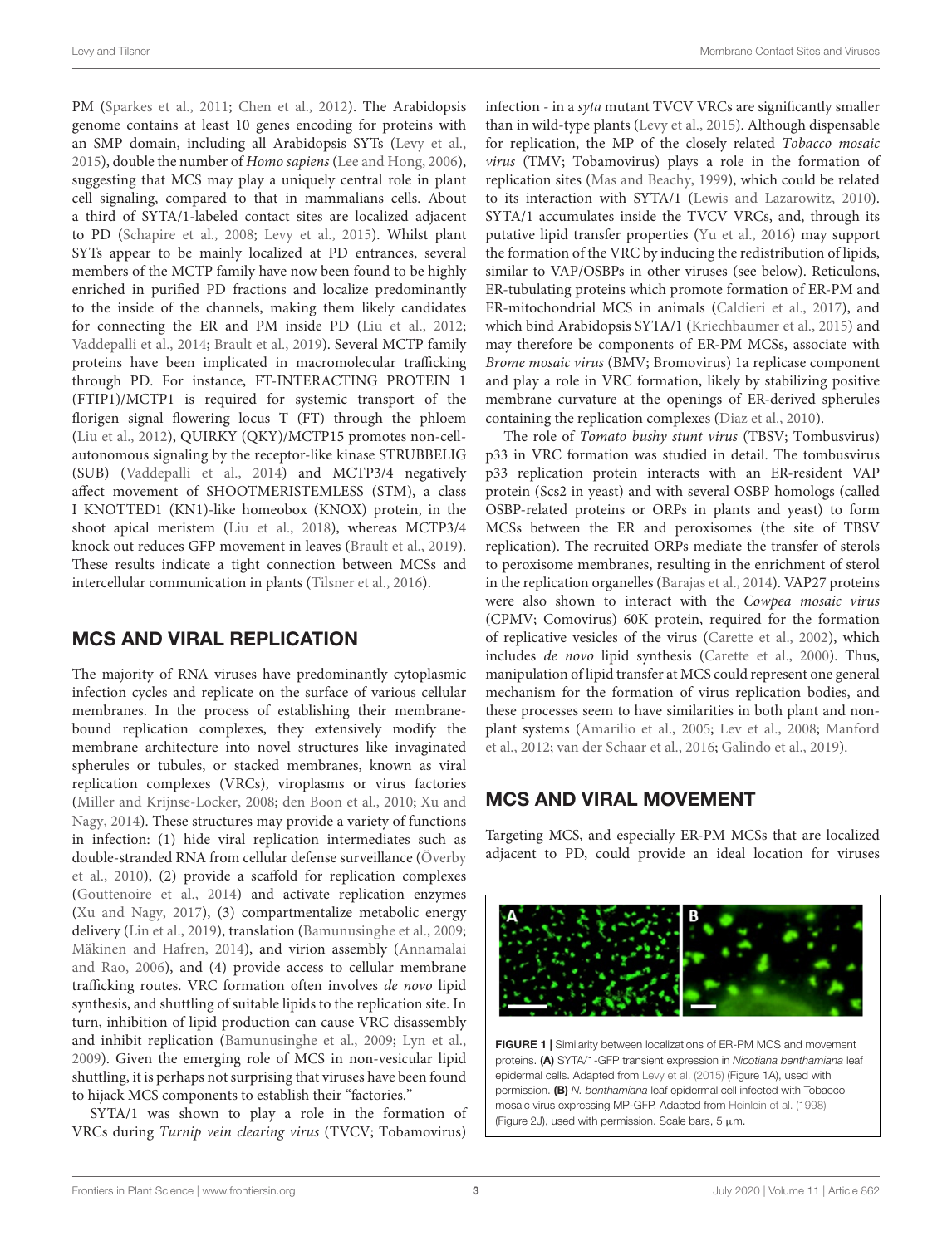to simultaneously achieve both membrane remodeling toward VRC formation and PD targeting. The association between viral MPs and SYTA/1 was studied in detail. SYTA/1 was found to be required for the movement of viruses from the Tobamovirus [TMV, TVCV, and Youcai mosaic virus (YoMV)], Potyvirus [Turnip mosaic virus (TuMV)] and Begomovirus [Cabbage leaf curl virus (CaLCuV)] genera [\(Uchiyama et al.,](#page-7-12) [2014;](#page-7-12) [Cabanillas et al.,](#page-5-31) [2018;](#page-5-31) [Ishikawa et al.,](#page-5-18) [2020\)](#page-5-18). SYTA/1 forms a complex with SYTE/5 and SYT7 that likely also involves actin [\(Ishikawa et al.,](#page-5-18) [2020\)](#page-5-18), and was shown to localize at PD entrances [\(Levy et al.,](#page-6-8) [2015;](#page-6-8) [Ishikawa et al.,](#page-5-18) [2020\)](#page-5-18). SYTA/1 interacts with the movement proteins of TMV, TVCV, CaLCuV and Squash leaf curl virus (SqLCV; Begomovirus) [\(Lewis and](#page-6-26) [Lazarowitz,](#page-6-26) [2010;](#page-6-26) [Levy et al.,](#page-6-8) [2015\)](#page-6-8). SYTA/1 was required for the targeting of  $MP^{TVCV}$  and  $MP^{TMV}$  to PD [\(Levy et al.,](#page-6-8) [2015;](#page-6-8) [Yuan et al.,](#page-7-13) [2018\)](#page-7-13), and the SYTA/1-E/5-7 complex for the cellto-cell movement of MPYoMV [\(Ishikawa et al.,](#page-5-18) [2020\)](#page-5-18). It was also shown that the PD localization signal of  $MP^{TMV}$  interacts with SYTA/1 both *in vitro* and *in vivo* [\(Yuan et al.,](#page-7-13) [2018\)](#page-7-13). The Fig mosaic virus (FMV; Emaravirus) MP also localizes to ER-PM MCSs, and this localization was required for PD targeting of MPFMV [\(Ishikawa et al.,](#page-5-32) [2017\)](#page-5-32). This list demonstrates the wide

diversity of plant viruses that associate with the ER-PM MCS, and utilize SYT proteins, including viruses with different genomes (DNA/RNA), and different movement strategies. Intriguingly, what is now recognized as the typical localization pattern of ER-PM MCS proteins (peripheral puncta which are found on all sides of the cell including the upper surface of epidermal cells where there are no PD, and which can be irregular in shape or extend along peripheral ER tubules) appears remarkably similar to the localizations of viral movement proteins when overexpressed or expressed in PD-less protoplasts [\(Heinlein et al.,](#page-5-30) [1998\)](#page-5-30) (**[Figure 1](#page-2-0)**). This suggests that MPs may associate with ER-PM MCS to achieve PD targeting at a sub-set of these structures. Whilst Tobamovirus MPs require SYTA/1 for PD targeting [\(Levy et al.,](#page-6-8) [2015;](#page-6-8) [Yuan et al.,](#page-7-13) [2018\)](#page-7-13), SYTA/1 had no effect on GFP secretion or PD targeting of PD LOCATED PROTEIN 1 (PDLP1), which reaches PD through the secretory pathway [\(Thomas et al.,](#page-6-27) [2008;](#page-6-27) [Levy et al.,](#page-6-8) [2015\)](#page-6-8), indicating that Tobamovirus MPs use an alternative pathway to the PD. Similarly, knock out or overexpression of truncated forms of the ER-PM MCS localized SYTs A/1 and E/5 inhibited TuMV movement, whereas knock out/overexpression of truncations of the Golgi-associated SYTS B/2 and F/6, or inhibition of ER-Golgi



<span id="page-3-0"></span>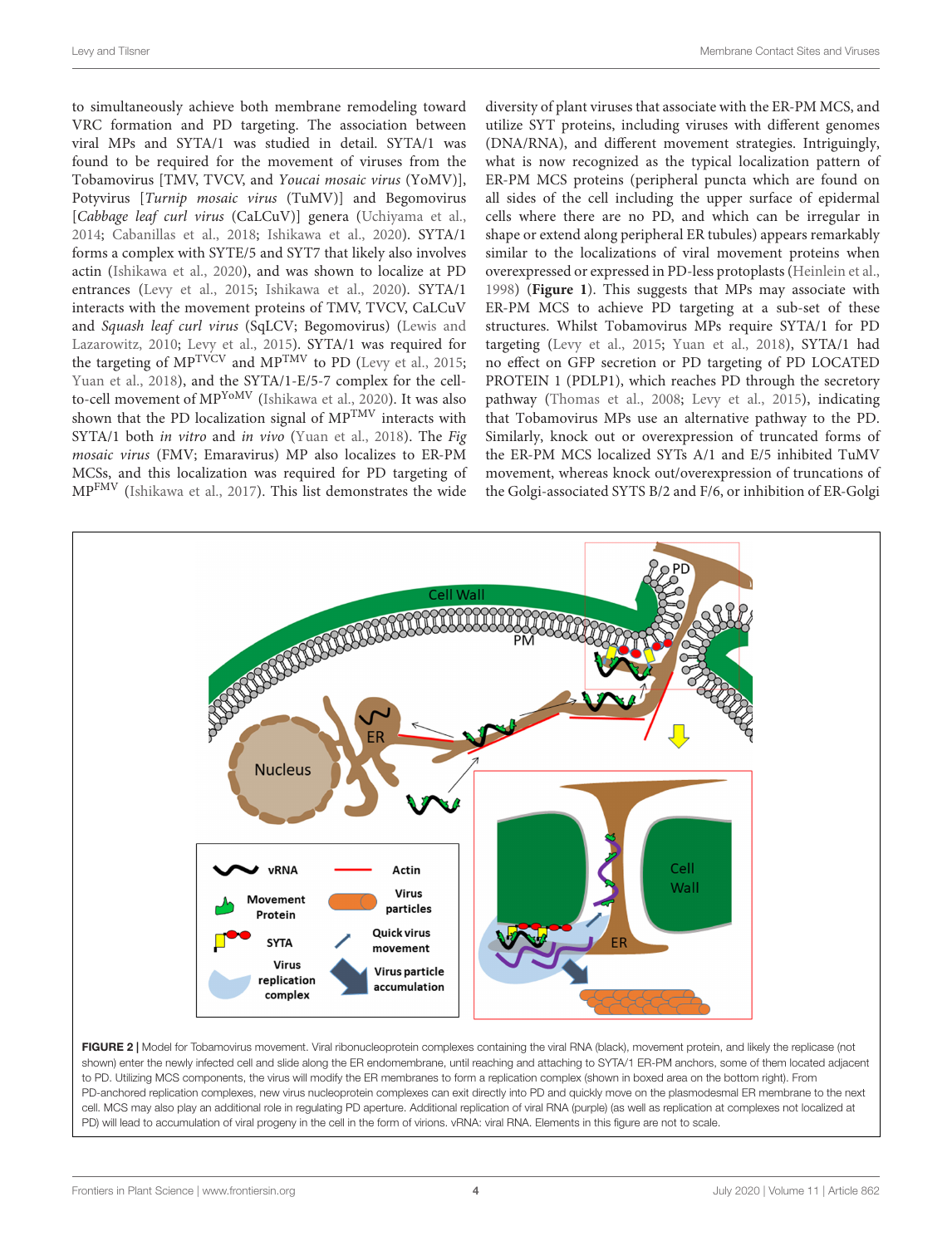transport, actually enhanced movement [\(Cabanillas et al.,](#page-5-31) [2018\)](#page-5-31). Other viruses which do not require the secretory pathway for PD targeting and/or movement include CPMV [\(Pouwels et al.,](#page-6-28) [2002\)](#page-6-28) and Potato virus X [PVX; Potexvirus [\(Schepetilnikov et al.,](#page-6-29) [2005\)](#page-6-29)]. Collectively, these results suggest that MCSs may play an important role in "unconventional" PD targeting that does not involve the secretory pathway.

# CONCLUSION: CO-REPLICATIONAL MOVEMENT

The integration and coordination of cell-to-cell transport with other parts of the infection process as described above require that the activities of movement proteins are spatially and temporally linked to replication, encapsidation and suppression of host defenses. One way in which a regulated distribution of viral progeny between movement and other infection processes, and ordered assembly and modification of RNP complexes could occur is through co-compartmentalization. For several viruses, there is now strong evidence that replication and movement indeed become spatially coupled, and furthermore, that at least in some cases this actually happens at PD. In TMV, viral replicase, which is directly implicated in movement, is found in MPorganized modified ER-membranes at the entrances of PD [\(Saito](#page-6-30) [et al.,](#page-6-30) [1987;](#page-6-30) [Szecsi et al.,](#page-6-31) [1999;](#page-6-31) [Kawakami et al.,](#page-5-3) [2004\)](#page-5-3), and similar structures are observed in the closely related TVCV [\(Levy et al.,](#page-6-8) [2015\)](#page-6-8). In TuMV, replicative vesicles formed by p6K2 protein, the membrane anchor for the potyviral replicase, are also recruited to PD by the CI and P3N-PIPO MPs [\(Schaad et al.,](#page-6-32) [1997;](#page-6-32) [Movahed et al.,](#page-6-33) [2017;](#page-6-33) [Chai et al.,](#page-5-33) [2020\)](#page-5-33). In PVX, MPs organize the structure of VRCs [\(Tilsner et al.,](#page-6-34) [2012\)](#page-6-34), and some of these replication sites are found at PD openings. Additionally, in this case, virions accumulate all around cytoplasmic VRCs, whereas at PD-anchored replication sites, CP is only found inside the channels, raising the possibility that PVX movement is coreplicational, i.e., all nascent progeny virus might be inserted directly into PD as it emerges from the viral replicase [\(Tilsner](#page-6-7) [et al.,](#page-6-7) [2013\)](#page-6-7). PD-localized replication has also been proposed for a plant DNA virus [\(Rodriguez et al.,](#page-6-35) [2014;](#page-6-35) [Schoelz et al.,](#page-6-36) [2016\)](#page-6-36).

MCS play important roles in both cell-to-cell movement and replication of plant viruses, and may link these processes. A model for Tobamovirus movement and replication is shown in **[Figure 2](#page-3-0)**. We suggest SYTs at PD entrances serve as a docking point for Tobamovirus MP-containing RNPs or VRCs gliding along the ER. As only a portion of the MCS are situated next to PD, this model supports the notion that virus movement is a limited process compared to the subsequent replication [\(Tilsner and Oparka,](#page-7-2) [2012\)](#page-7-2). MP interaction with ER-PM tethers, particularly MCTPs, could also have a role in the ability of

# **REFERENCES**

<span id="page-4-1"></span>Amarilio, R., Ramachandran, S., Sabanay, H., and Lev, S. (2005). Differential regulation of endoplasmic reticulum structure through VAP-Nir protein interaction. J. Biol. Chem. 280, 5934–5944. [doi: 10.1074/jbc.M409566200](https://doi.org/10.1074/jbc.M409566200)

MPs to increase the PD size exclusion limit, required for movement. ER-PM tethers may not only determine the diameter of the cytoplasmic compartment of PD between the PM and the ER, but also contribute to the correct localization of PD regulating proteins [\(Brault et al.,](#page-5-13) [2019\)](#page-5-13), both directly through protein-protein interactions, and indirectly by contributing to PD membrane lipid homeostasis [\(Tilsner et al.,](#page-7-8) [2016\)](#page-7-8). Similarly, reticulons at PD may play a role in regulating PD aperture directly via maintaining constriction of the plasmodesmal ER [\(Tilsner et al.,](#page-6-37) [2011;](#page-6-37) [Knox et al.,](#page-5-34) [2015\)](#page-5-34) or indirectly by recruitment of other MCS components. Thus, MP interactions with MCSs may be important for maintaining PD in an open state. New reports also connect MCSs to additional cellular processes that likely have a role in virus replication and movement such as reactive oxygen species (ROS) signaling, calcium signaling, autophagy and organelle trafficking and positioning [\(Prinz et al.,](#page-6-38) [2020\)](#page-6-38). These diverse functions of MCSs are likely to affect virus infections as well. For example, opening of PD by MPs may be related to altering MCS  $Ca^{2+}$  and ROS signaling adjacent to PD, thereby regulating turnover of the polysaccharide callose, whose accumulation in the cell wall around PD entrances constricts their opening and reduces cell-to-cell transport [\(Amsbury et al.,](#page-4-2) [2017\)](#page-4-2). MCS regulation may also affect autophagy, another cellular process with an emerging role in plant virus movement [\(Clavel](#page-5-35) [et al.,](#page-5-35) [2017\)](#page-5-35). Thus, MCSs may not only connect membranous cellular organelles, but also the different sub-processes of viral infections. Further developments in the field of plant MCS research will be of major interest to plant virologists, and in turn, the way in which plant viruses exploit MCSs in their host cells will help to elucidate the functions of these structures.

# AUTHOR CONTRIBUTIONS

AL and JT wrote and edited the manuscript. Both authors contributed to the article and approved the submitted version.

# FUNDING

Parts of this work were funded by the University of Florida, Institute of Food and Agricultural Sciences, Early Career Seed Grant No. 00127818 to AL and by the UK Biotechnology and Biomedical Sciences Research Council (BBSRC) grant BB/M007200/1 to JT.

# ACKNOWLEDGMENTS

We thank Gregory Ray for help with drawing **[Figure 2](#page-3-0)**.

- <span id="page-4-2"></span>Amsbury, S., Kirk, P., and Benitez-Alfonso, Y. (2017). Emerging models on the regulation of intercellular transport by plasmodesmata-associated callose. J. Exp. Bot. 69, 105–115. [doi: 10.1093/jxb/erx337](https://doi.org/10.1093/jxb/erx337)
- <span id="page-4-0"></span>Angell, S. M., Davies, C., and Baulcombe, D. (1996). Cell-to-cell movement of Potato virus X is associated with a change in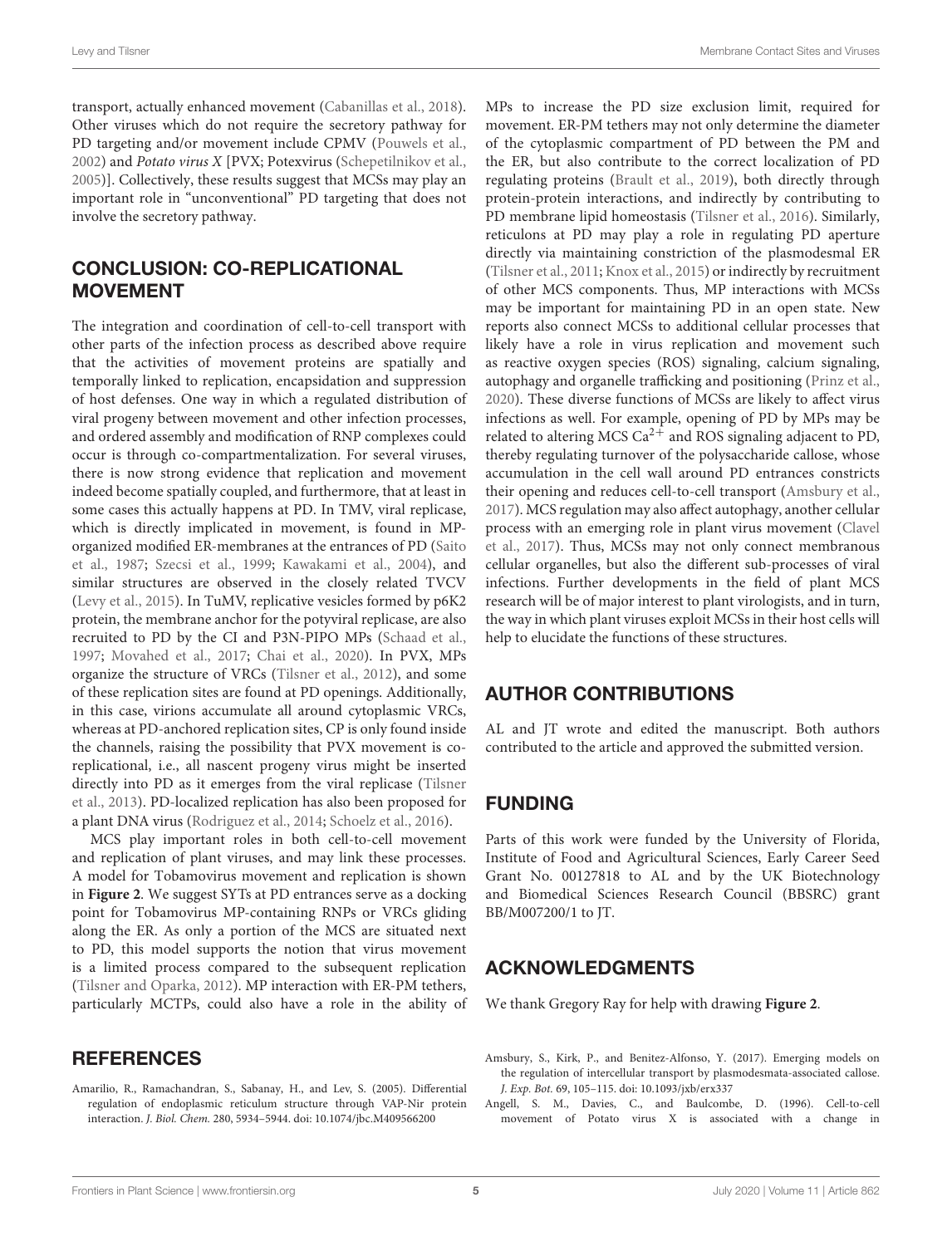the size-exclusion limit of plasmodesmata in trichome cells of Nicotiana clevelandii. Virology 216, 197–201. [doi: 10.1006/viro.1996.](https://doi.org/10.1006/viro.1996.0046) [0046](https://doi.org/10.1006/viro.1996.0046)

- <span id="page-5-24"></span>Annamalai, P., and Rao, A. L. N. (2006). Packaging of brome mosaic virus subgenomic RNA is functionally coupled to replication-dependent transcription and translation of coat protein. J. Virol. 80, 10096–10108. [doi:](https://doi.org/10.1128/JVI.01186-06) [10.1128/JVI.01186-06](https://doi.org/10.1128/JVI.01186-06)
- <span id="page-5-5"></span>Annamalai, P., Rofail, F., DeMason, D. A., and Rao, A. L. N. (2008). Replicationcoupled packaging mechanism in positive-strand RNA viruses: synchronized coexpression of functional multigenome RNA components of an animal and a plant virus in Nicotiana benthamiana cells by agroinfiltration. J. Virol. 82, 1484–1495. [doi: 10.1128/JVI.01540-07](https://doi.org/10.1128/JVI.01540-07)
- <span id="page-5-23"></span>Bamunusinghe, D., Hemenway, C. L., Nelson, R. S., Sanderfoot, A. A., Ye, C. M., Silva, M. A. T., et al. (2009). Analysis of potato virus X replicase and TGBp3 subcellular locations. Virology 393, 272–285. [doi: 10.1016/j.virol.2009.08.002](https://doi.org/10.1016/j.virol.2009.08.002)
- <span id="page-5-26"></span>Barajas, D., Xu, K., de Castro Martin, I. F., Sasvari, Z., Brandizzi, F., Risco, C., et al. (2014). Co-opted oxysterol-binding ORP and VAP proteins channel sterols to RNA virus replication sites via membrane contact sites. PLoS Pathog. 10:e1004388. [doi: 10.1371/journal.ppat.1004388](https://doi.org/10.1371/journal.ppat.1004388)
- <span id="page-5-13"></span>Brault, M. L., Petit, J. D., Immel, F., Nicolas, W. J., Glavier, M., Brocard, L., et al. (2019). Multiple C2 domains and transmembrane region proteins (MCTPs) tether membranes at plasmodesmata. EMBO Rep. 20:e47182. [doi: 10.15252/](https://doi.org/10.15252/embr.201847182) [embr.201847182](https://doi.org/10.15252/embr.201847182)
- <span id="page-5-31"></span>Cabanillas, D. G., Jiang, J., Movahed, N., Germain, H., Yamaji, Y., Zheng, H., et al. (2018). Turnip mosaic virus uses the SNARE protein VTI11 in an unconventional route for replication vesicle trafficking. Plant Cell 30, 2594– 2615. [doi: 10.1105/tpc.18.00281](https://doi.org/10.1105/tpc.18.00281)
- <span id="page-5-15"></span>Caldieri, G., Barbieri, E., Nappo, G., Raimondi, A., Bonora, M., Conte, A., et al. (2017). Reticulon 3–dependent ER-PM contact sites control EGFR nonclathrin endocytosis. Science 356, 617–624. [doi: 10.1126/science.aah6152](https://doi.org/10.1126/science.aah6152)
- <span id="page-5-28"></span>Carette, J. E., Stuiver, M., Van Lent, J., Wellink, J., and van Kammen, A. (2000). Cowpea mosaic virus infection induces a massive proliferation of endoplasmic reticulum but not Golgi membranes and is dependent on de novo membrane synthesis. J. Virol. 74, 6556–6563. [doi: 10.1128/jvi.74.14.6556-6563.2000](https://doi.org/10.1128/jvi.74.14.6556-6563.2000)
- <span id="page-5-27"></span>Carette, J. E., Verver, J., Martens, J., van Kampen, T., Wellink, J., and van Kammen, A. (2002). Characterization of plant proteins that interact with cowpea mosaic virus '6OK' protein in the yeast two-hybrid system. J. Gen. Virol. 83, 885–893. [doi: 10.1099/0022-1317-83-4-885](https://doi.org/10.1099/0022-1317-83-4-885)
- <span id="page-5-4"></span>Carvalho, C. M., Wellink, J., Ribeiro, S. G., Goldbach, R. W., and van Lent, J. W. M. (2003). The C-terminal region of the movement protein of cowpea mosaic virus is involved in binding to the large but not to the small coat protein. J. Gen. Virol. 84, 2271–2277. [doi: 10.1099/vir.0.19101-0](https://doi.org/10.1099/vir.0.19101-0)
- <span id="page-5-33"></span>Chai, M., Wu, X., Liu, J., Fang, Y., Luan, Y., Cui, X., et al. (2020). P3N-PIPO interacts with P3 via the shared N-terminal domain to recruit viral replication vesicles for cell-to-cell movement. J. Virol. 94:e01898-19. [doi: 10.1128/JVI.](https://doi.org/10.1128/JVI.01898-19) [01898-19](https://doi.org/10.1128/JVI.01898-19)
- <span id="page-5-19"></span>Chen, J., Doyle, C., Qi, X. Y., and Zheng, H. Q. (2012). The endoplasmic reticulum: a social network in plant cells. J. Integr. Plant Biol. 54, 840–850. [doi: 10.1111/j.](https://doi.org/10.1111/j.1744-7909.2012.01176.x) [1744-7909.2012.01176.x](https://doi.org/10.1111/j.1744-7909.2012.01176.x)
- <span id="page-5-8"></span>Christensen, N., Tilsner, J., Bell, K., Hammann, P., Parton, R., Lacomme, C., et al. (2009). The 5' cap of tobacco mosaic virus (TMV) is required for virion attachment to the actin/endoplasmic reticulum network during early infection. Traffic 10, 536–551. [doi: 10.1111/j.1600-0854.2009.00889.x](https://doi.org/10.1111/j.1600-0854.2009.00889.x)
- <span id="page-5-9"></span>Citovsky, V., Knorr, D., Schuster, G., and Zambryski, P. (1990). The P30 movement protein of tobacco mosaic virus is a single-strand nucleic acid binding protein. Cell 60, 637–647. [doi: 10.1016/0092-8674\(90\)90667-4](https://doi.org/10.1016/0092-8674(90)90667-4)
- <span id="page-5-35"></span>Clavel, M., Michaeli, S., and Genschik, P. (2017). Autophagy: a double-edged sword to fight plant viruses. Trends Plant Sci. 22, 646–648. [doi: 10.1016/j.tplants.2017.](https://doi.org/10.1016/j.tplants.2017.06.007) [06.007](https://doi.org/10.1016/j.tplants.2017.06.007)
- <span id="page-5-21"></span>den Boon, J. A., Diaz, A., and Ahlquist, P. (2010). Cytoplasmic viral replication complexes. Cell Host Microbe 8, 77–85. [doi: 10.1016/j.chom.2010.06.010](https://doi.org/10.1016/j.chom.2010.06.010)
- <span id="page-5-2"></span>Derrick, P. M., Barker, H., and Oparka, K. J. (1992). Increase in plasmodesmatal permeability during cell-to-cell spread of tobacco rattle virus from individually inoculated cells. Plant Cell 4, 1405–1412. [doi: 10.1105/tpc.4.11.1405](https://doi.org/10.1105/tpc.4.11.1405)
- <span id="page-5-25"></span>Diaz, A., Wang, X., and Ahlquist, P. (2010). Membrane-shaping host reticulon proteins play crucial roles in viral RNA replication compartment formation

and function. Proc. Natl. Acad. Sci. U.S.A. 107, 16291–16296. [doi: 10.1073/pnas.](https://doi.org/10.1073/pnas.1011105107) [1011105107](https://doi.org/10.1073/pnas.1011105107)

- <span id="page-5-29"></span>Galindo, I., Cuesta-Geijo, M. Á, del Puerto, A., Soriano, E., and Alonso, C. (2019). Lipid exchange factors at membrane contact sites in African swine fever virus infection. Viruses 11:199. [doi: 10.3390/v11030199](https://doi.org/10.3390/v11030199)
- <span id="page-5-16"></span>Giordano, F., Saheki, Y., Idevall-Hagren, O., Colombo, S. F., Pirruccello, M., Milosevic, I., et al. (2013). PI(4,5)P<sub>2</sub>-dependent and Ca<sup>2+</sup>-regulated ER-PM interactions mediated by the extended synaptotagmins. Cell 153, 1494–1509. [doi: 10.1016/j.cell.2013.05.026](https://doi.org/10.1016/j.cell.2013.05.026)
- <span id="page-5-22"></span>Gouttenoire, J., Montserret, R., Paul, D., Castillo, R., Meister, S., Bartenschlager, R., et al. (2014). Aminoterminal amphipathic α-helix AH1 of Hepatitis C virus nonstructural protein 4B possesses a dual role in RNA replication and virus production. PLoS Pathog. 10:e1004501. [doi: 10.1371/journal.ppat.1004501](https://doi.org/10.1371/journal.ppat.1004501)
- <span id="page-5-0"></span>Heinlein, M. (2015). "Plasmodesmata: channels for viruses on the move," in Plasmodesmata: Methods Moleecular Biology, Vol. 1217, ed. M. Heinlein (New York, NY: Springer), 25–52. [doi: 10.1007/978-1-4939-1523-1\\_2](https://doi.org/10.1007/978-1-4939-1523-1_2)
- <span id="page-5-30"></span>Heinlein, M., Padgett, H. S., Gens, J. S., Pickard, B. G., Casper, S. J., Epel, B. L., et al. (1998). Changing patterns of localization of the tobacco mosaic virus movement protein and replicase to the endoplasmic reticulum and microtubules during infection. Plant Cell 10, 1107–1120. [doi: 10.1105/tpc.10.7.1107](https://doi.org/10.1105/tpc.10.7.1107)
- <span id="page-5-12"></span>Hepler, P. K., Palevitz, B. A., Lancelle, S. A., McCauley, M. M., and Lichtscheidl, I. (1990). Cortical endoplasmic reticulum in plants. J. Cell Sci. 96, 355–373.
- <span id="page-5-7"></span>Hirashima, K., and Watanabe, Y. (2003). RNA helicase domain of tobamovirus replicase executes cell-to-cell movement possibly through collaboration with its nonconserved region. J. Virol. 77, 12357–12362. [doi: 10.1128/Jvi.77.22.12357-](https://doi.org/10.1128/Jvi.77.22.12357-12362.2003) [12362.2003](https://doi.org/10.1128/Jvi.77.22.12357-12362.2003)
- <span id="page-5-1"></span>Hong, J. S., and Ju, H. J. (2017). The plant cellular systems for plant virus movement. Plant Pathol. J. 33, 213–228. [doi: 10.5423/PPJ.RW.09.2016.0198](https://doi.org/10.5423/PPJ.RW.09.2016.0198)
- <span id="page-5-32"></span>Ishikawa, K., Hashimoto, M., Yusa, A., Koinuma, H., Kitazawa, Y., Netsu, O., et al. (2017). Dual targeting of a virus movement protein to ER and plasma membrane subdomains is essential for plasmodesmata localization. PLoS Pathog. 13:e1006463. [doi: 10.1371/journal.ppat.1006463](https://doi.org/10.1371/journal.ppat.1006463)
- <span id="page-5-18"></span>Ishikawa, K., Tamura, K., Fukao, Y., and Shimada, T. (2020). Structural and functional relationships between plasmodesmata and plant endoplasmic reticulum–plasma membrane contact sites consisting of three synaptotagmins. New Phytol. 26, 798–808. [doi: 10.1111/nph.16391](https://doi.org/10.1111/nph.16391)
- <span id="page-5-17"></span>Ishikawa, K., Tamura, K., Ueda, H., Ito, Y., Nakano, A., Hara-Nishimura, I., et al. (2018). Synaptotagmin-associated endoplasmic reticulum-plasma membrane contact sites are localized to immobile ER tubules. Plant Physiol. 178, 641–653. [doi: 10.1104/pp.18.00498](https://doi.org/10.1104/pp.18.00498)
- <span id="page-5-11"></span>Kaido, M., Abe, K., Mine, A., Hyodo, K., Taniguchi, T., Taniguchi, H., et al. (2014). GAPDH-A recruits a plant virus movement protein to cortical virus replication complexes to facilitate viral cell-to-cell movement. PLoS Pathog. 10:e1004505. [doi: 10.1371/journal.ppat.1004505](https://doi.org/10.1371/journal.ppat.1004505)
- <span id="page-5-3"></span>Kawakami, S., Watanabe, Y., and Beachy, R. N. (2004). Tobacco mosaic virus infection spreads cell to cell as intact replication complexes. Proc. Natl. Acad. Sci. U.S.A. 101, 6291–6296. [doi: 10.1073/pnas.0401221101](https://doi.org/10.1073/pnas.0401221101)
- <span id="page-5-34"></span>Knox, K., Wang, P., Kriechbaumer, V., Tilsner, J., Frigerio, L., Sparkes, I., et al. (2015). Putting the squeeze on plasmodesmata: a role for reticulons in primary plasmodesmata formation. Plant Physiol. 168, 1563–1572. [doi: 10.1104/pp.15.](https://doi.org/10.1104/pp.15.00668) [00668](https://doi.org/10.1104/pp.15.00668)
- <span id="page-5-14"></span>Kriechbaumer, V., Botchway, S. W., Slade, S. E., Knox, K., Frigerio, L., Oparka, K., et al. (2015). Reticulomics: protein-protein interaction studies with two plasmodesmata-localized reticulon family proteins identify binding partners enriched at plasmodesmata, endoplasmic reticulum, and the plasma membrane. Plant Physiol. 169, 1933–1945. [doi: 10.1104/pp.15.01153](https://doi.org/10.1104/pp.15.01153)
- <span id="page-5-10"></span>Latham, J. R., and Wilson, A. K. (2008). Transcomplementation and synergism in plants: implications for viral transgenes? Mol. Plant Pathol. 9, 85–103. [doi:](https://doi.org/10.1111/J.1364-3703.2007.00441.X) [10.1111/J.1364-3703.2007.00441.X](https://doi.org/10.1111/J.1364-3703.2007.00441.X)
- <span id="page-5-6"></span>Lee, C. C., Ho, Y. N., Hu, R. H., Yen, Y. T., Wang, Z. C., Lee, Y. C., et al. (2011). The interaction between bamboo mosaic virus replication protein and coat protein is critical for virus movement in plant hosts. J. Virol. 85, 12022–12031. [doi: 10.1128/JVI.05595-11](https://doi.org/10.1128/JVI.05595-11)
- <span id="page-5-20"></span>Lee, I., and Hong, W. J. (2006). Diverse membrane-associated proteins contain a novel SMP domain. FASE J. 20, 202–206. [doi: 10.1096/fj.05-4581hyp](https://doi.org/10.1096/fj.05-4581hyp)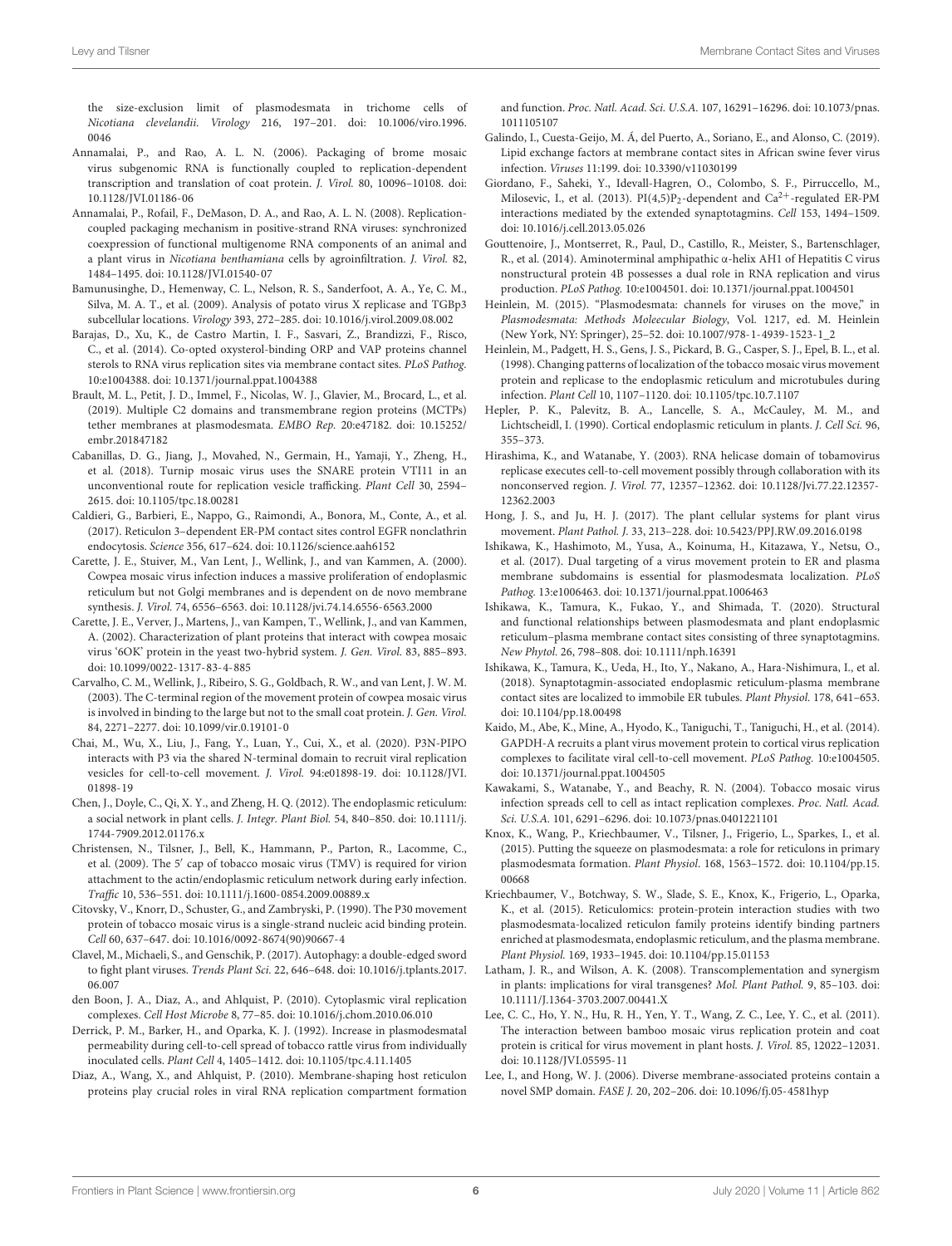- <span id="page-6-10"></span>Lev, S., Ben Halevy, D., Peretti, D., and Dahan, N. (2008). The VAP protein family: from cellular functions to motor neuron disease. Trends Cell Biol. 18, 282–290. [doi: 10.1016/j.tcb.2008.03.006](https://doi.org/10.1016/j.tcb.2008.03.006)
- <span id="page-6-8"></span>Levy, A., Zheng, J. Y., and Lazarowitz, S. G. (2015). Synaptotagmin SYTA forms ER-plasma membrane junctions that are recruited to plasmodesmata for plant virus movement. Curr. Biol. 25, 2018–2025. [doi: 10.1016/j.cub.2015.06.015](https://doi.org/10.1016/j.cub.2015.06.015)
- <span id="page-6-26"></span>Lewis, J. D., and Lazarowitz, S. G. (2010). Arabidopsis synaptotagmin SYTA regulates endocytosis and virus movement protein cell-to-cell transport. Proc. Natl. Acad. Sci. U.S.A. 107, 2491–2496. [doi: 10.1073/pnas.0909080107](https://doi.org/10.1073/pnas.0909080107)
- <span id="page-6-22"></span>Lin, W., Liu, Y., Molho, M., Zhang, S., Wang, L., Xie, L., et al. (2019). Co-opting the fermentation pathway for Tombusvirus replication: compartmentalization of cellular metabolic pathways for rapid ATP generation. PLoS Pathog. 15:e1008092. [doi: 10.1371/journal.ppat.1008092](https://doi.org/10.1371/journal.ppat.1008092)
- <span id="page-6-19"></span>Liu, L., Li, C., Song, S., Teo, Z. W. N., Shen, L., Wang, Y., et al. (2018). FTIP-dependent STM trafficking regulates shoot meristem development in Arabidopsis. Cell Rep. 23, 1879–1890. [doi: 10.1016/j.celrep.2018.04.033](https://doi.org/10.1016/j.celrep.2018.04.033)
- <span id="page-6-18"></span>Liu, L., Liu, C., Hou, X., Xi, W., Shen, L., Tao, Z., et al. (2012). FTIP1 is an essential regulator required for florigen transport. PLoS Biol. 10:e1001313. [doi:](https://doi.org/10.1371/journal.pbio.1001313) [10.1371/journal.pbio.1001313](https://doi.org/10.1371/journal.pbio.1001313)
- <span id="page-6-3"></span>Lucas, W. J. (2006). Plant viral movement proteins: agents for cell-to-cell trafficking of viral genomes. Virology 344, 169–184. [doi: 10.1016/j.virol.2005.09.026](https://doi.org/10.1016/j.virol.2005.09.026)
- <span id="page-6-24"></span>Lyn, R. K., Kennedy, D. C., Sagan, S. M., Blais, D. R., Rouleau, Y., Pegoraro, A. F., et al. (2009). Direct imaging of the disruption of hepatitis C virus replication complexes by inhibitors of lipid metabolism. Virology 394, 130–142. [doi: 10.](https://doi.org/10.1016/j.virol.2009.08.022) [1016/j.virol.2009.08.022](https://doi.org/10.1016/j.virol.2009.08.022)
- <span id="page-6-23"></span>Mäkinen, K., and Hafren, A. (2014). Intracellular coordination of potyviral RNA functions in infection. Front. Plant Sci. 5:110. [doi: 10.3389/fpls.2014.00110](https://doi.org/10.3389/fpls.2014.00110)
- <span id="page-6-13"></span>Manford, A. G., Stefan, C. J., Yuan, H. L., MacGurn, J. A., and Emr, S. D. (2012). ER-to-plasma membrane tethering proteins regulate cell signaling and ER morphology. Dev. Cell 23, 1129–1140. [doi: 10.1016/j.devcel.2012.11.004](https://doi.org/10.1016/j.devcel.2012.11.004)
- <span id="page-6-25"></span>Mas, P., and Beachy, R. N. (1999). Replication of tobacco mosaic virus on endoplasmic reticulum and role of the cytoskeleton and virus movement protein in intracellular distribution of viral RNA. J. Cell Biol. 147, 945–958. [doi: 10.1083/jcb.147.5.945](https://doi.org/10.1083/jcb.147.5.945)
- <span id="page-6-20"></span>Miller, S., and Krijnse-Locker, J. (2008). Modification of intracellular membrane structures for virus replication. Nat. Rev. Microbiol. 6, 363–374. [doi: 10.1038/](https://doi.org/10.1038/nrmicro1890) [nrmicro1890](https://doi.org/10.1038/nrmicro1890)
- <span id="page-6-33"></span>Movahed, N., Patarroyo, C., Sun, J., Vali, H., Laliberté, J.-F., and Zheng, H. (2017). Cylindrical inclusion protein of turnip mosaic virus serves as a docking point for the intercellular movement of viral replication vesicles. Plant Physiol. 175, 1732–1744. [doi: 10.1104/pp.17.01484](https://doi.org/10.1104/pp.17.01484)
- <span id="page-6-4"></span>Nagano, H., Okuno, T., Mise, K., and Furusawa, I. (1997). Deletion of the C-terminal 33 amino acids of cucumber mosaic virus movement protein enables a chimeric brome mosaic virus to move from cell to cell. J. Virol. 71, 2270–2276. [doi: 10.1128/jvi.71.3.2270-2276.1997](https://doi.org/10.1128/jvi.71.3.2270-2276.1997)
- <span id="page-6-21"></span>Överby, A. K., Popov, V. L., Niedrig, M., and Weber, F. (2010). Tick-borne encephalitis virus delays interferon induction and hides its double-stranded RNA in intracellular membrane vesicles. J. Virol. 84, 8470–8483. [doi: 10.1128/](https://doi.org/10.1128/jvi.00176-10) [jvi.00176-10](https://doi.org/10.1128/jvi.00176-10)
- <span id="page-6-9"></span>Perez-Sancho, J., Vanneste, S., Lee, E., McFarlane, H. E., Esteban del Valle, A., Valpuesta, V., et al. (2015). The Arabidopsis synaptotagmin1 is enriched in endoplasmic reticulum-plasma membrane contact sites and confers cellular resistance to mechanical stresses. Plant Physiol. 168, 132–143. [doi: 10.1104/pp.](https://doi.org/10.1104/pp.15.00260) [15.00260](https://doi.org/10.1104/pp.15.00260)
- <span id="page-6-1"></span>Pitzalis, N., and Heinlein, M. (2017). The roles of membranes and associated cytoskeleton in plant virus replication and cell-to-cell movement. J. Exp. Bot. 69, 117–132. [doi: 10.1093/jxb/erx334](https://doi.org/10.1093/jxb/erx334)
- <span id="page-6-28"></span>Pouwels, J., Van Der Krogt, G. N. M., Van Lent, J., Bisseling, T., and Wellink, J. (2002). The cytoskeleton and the secretory pathway are not involved in targeting the Cowpea mosaic virus movement protein to the cell periphery. Virology 297, 48–56. [doi: 10.1006/viro.2002.1424](https://doi.org/10.1006/viro.2002.1424)
- <span id="page-6-38"></span>Prinz, W. A., Toulmay, A., and Balla, T. (2020). The functional universe of membrane contact sites. Nat. Rev. Mol. Cell Biol. 21, 7–24. [doi: 10.1038/s41580-](https://doi.org/10.1038/s41580-019-0180-9) [019-0180-9](https://doi.org/10.1038/s41580-019-0180-9)
- <span id="page-6-6"></span>Rao, A. L. N. (2006). Genome packaging by spherical plant RNA viruses. Annu. Rev. Phytopathol. 44, 61–87. [doi: 10.1146/annurev.phyto.44.070505.14](https://doi.org/10.1146/annurev.phyto.44.070505.143334) [3334](https://doi.org/10.1146/annurev.phyto.44.070505.143334)
- <span id="page-6-2"></span>Reagan, B. C., and Burch-Smith, T. M. (2020). Viruses reveal the secrets of plasmodesmal cell biology. Mol. Plant Microbe Interact. 33, 26–39. [doi: 10.1094/](https://doi.org/10.1094/mpmi-07-19-0212-fi) [mpmi-07-19-0212-fi](https://doi.org/10.1094/mpmi-07-19-0212-fi)
- <span id="page-6-35"></span>Rodriguez, A., Angel, C. A., Lutz, L., Leisner, S. M., Nelson, R. S., and Schoelz, J. E. (2014). Association of the P6 protein of cauliflower mosaic virus with plasmodesmata and plasmodesmal proteins. Plant Physiol. 166, 1345–1358. [doi: 10.1104/pp.114.249250](https://doi.org/10.1104/pp.114.249250)
- <span id="page-6-0"></span>Rojas, M. R., Maliano, M. R., de Souza, J. O., Vasquez-Mayorga, M., de Macedo, M. A., Ham, B.-K., et al. (2016). "Cell-to-cell movement of plant viruses: a diversity of mechanisms and strategies," in Current Research Topics in Plant Virology, eds A. Wang and X. Zhou (Cham: Springer International Publishing), 113–152. [doi: 10.1007/978-3-319-32919-2\\_5](https://doi.org/10.1007/978-3-319-32919-2_5)
- <span id="page-6-30"></span>Saito, T., Hosokawa, D., Meshi, T., and Okada, Y. (1987). Immunocytochemical localization of the 130K and 180K proteins (putative replicase components) of tobacco mosaic virus. Virology 160, 477–481. [doi: 10.1016/0042-6822\(87\)](https://doi.org/10.1016/0042-6822(87)90020-1) [90020-1](https://doi.org/10.1016/0042-6822(87)90020-1)
- <span id="page-6-32"></span>Schaad, M. C., Jensen, P. E., and Carrington, J. C. (1997). Formation of plant RNA virus replication complexes on membranes: Role of an endoplasmic reticulumtargeted viral protein. EMBO J. 16, 4049–4059. [doi: 10.1093/emboj/16.13.4049](https://doi.org/10.1093/emboj/16.13.4049)
- <span id="page-6-17"></span>Schapire, A. L., Voigt, B., Jasik, J., Rosado, A., Lopez-Cobollo, R., Menzel, D., et al. (2008). Arabidopsis synaptotagmin 1 is required for the maintenance of plasma membrane integrity and cell viability. Plant Cell 20, 3374–3388. [doi:](https://doi.org/10.1105/tpc.108.063859) [10.1105/tpc.108.063859](https://doi.org/10.1105/tpc.108.063859)
- <span id="page-6-15"></span>Schauder, C. M., Wu, X. D., Saheki, Y., Narayanaswamy, P., Torta, F., Wenk, M. R., et al. (2014). Structure of a lipid-bound extended synaptotagmin indicates a role in lipid transfer. Nature 510, 552–555. [doi: 10.1038/nature13269](https://doi.org/10.1038/nature13269)
- <span id="page-6-29"></span>Schepetilnikov, M. V., Manske, U., Solovyev, A. G., Zamyatnin, A. A. Jr., Schiemann, J., and Morozov, S. Y. (2005). The hydrophobic segment of Potato virus X TGBp3 is a major determinant of the protein intracellular trafficking. J. Gen. Virol. 86, 2379–2391. [doi: 10.1099/vir.0.80865-0](https://doi.org/10.1099/vir.0.80865-0)
- <span id="page-6-36"></span>Schoelz, J. E., Angel, C. A., Nelson, R. S., and Leisner, S. M. (2016). A model for intracellular movement of cauliflower mosaic virus: the concept of the mobile virion factory. J. Exp. Bot. 67, 2039–2048. [doi: 10.1093/jxb/erv520](https://doi.org/10.1093/jxb/erv520)
- <span id="page-6-11"></span>Schulz, T. A., Choi, M.-G., Raychaudhuri, S., Mears, J. A., Ghirlando, R., Hinshaw, J. E., et al. (2009). Lipid-regulated sterol transfer between closely apposed membranes by oxysterol-binding protein homologues. J. Cell Biol. 187, 889– 903. [doi: 10.1083/jcb.200905007](https://doi.org/10.1083/jcb.200905007)
- <span id="page-6-14"></span>Siao, W., Wang, P., Voigt, B., Hussey, P. J., and Baluska, F. (2016). Arabidopsis SYT1 maintains stability of cortical endoplasmic reticulum networks and VAP27-1-enriched endoplasmic reticulum–plasma membrane contact sites. J. Exp. Bot. 67, 6161–6171. [doi: 10.1093/jxb/erw381](https://doi.org/10.1093/jxb/erw381)
- <span id="page-6-16"></span>Sparkes, I., Hawes, C., and Frigerio, L. (2011). FrontiERs: movers and shapers of the higher plant cortical endoplasmic reticulum. Curr. Opin. Plant Biol. 14, 658–665. [doi: 10.1016/j.pbi.2011.07.006](https://doi.org/10.1016/j.pbi.2011.07.006)
- <span id="page-6-12"></span>Stefan, C. J., Manford, A. G., Baird, D., Yamada-Hanff, J., Mao, Y. X., and Emr, S. D. (2011). Osh proteins regulate phosphoinositide metabolism at ER-plasma membrane contact sites. Cell 144, 389–401. [doi: 10.1016/j.cell.2010.12.034](https://doi.org/10.1016/j.cell.2010.12.034)
- <span id="page-6-31"></span>Szecsi, J., Ding, X. S., Lim, C. O., Bendahmane, M., Cho, M. J., Nelson, R. S., et al. (1999). Development of tobacco mosaic virus infection sites in Nicotiana benthamiana. Mol. Plant Microbe Interact. 12, 143–152. [doi: 10.1094/MPMI.](https://doi.org/10.1094/MPMI.1999.12.2.143) [1999.12.2.143](https://doi.org/10.1094/MPMI.1999.12.2.143)
- <span id="page-6-5"></span>Takeda, A., Kaido, M., Okuno, T., and Mise, K. (2004). The C terminus of the movement protein of brome mosaic virus controls the requirement for coat protein in cell-to-cell movement and plays a role in long-distance movement. J. Gen. Virol. 85, 1751–1761. [doi: 10.1099/vir.0.79976-0](https://doi.org/10.1099/vir.0.79976-0)
- <span id="page-6-27"></span>Thomas, C. L., Bayer, E. M., Ritzenthaler, C., Fernandez-Calvino, L., and Maule, A. J. (2008). Specific targeting of a plasmodesmal protein affecting cell-to-cell communication. PLoS Biol. 6:e7. [doi: 10.1371/journal.pbio.0060007](https://doi.org/10.1371/journal.pbio.0060007)
- <span id="page-6-37"></span>Tilsner, J., Amari, K., and Torrance, L. (2011). Plasmodesmata viewed as specialised membrane adhesion sites. Protoplasma 248, 39–60. [doi: 10.1007/s00709-010-](https://doi.org/10.1007/s00709-010-0217-6) [0217-6](https://doi.org/10.1007/s00709-010-0217-6)
- <span id="page-6-7"></span>Tilsner, J., Linnik, O., Louveaux, M., Roberts, I. M., Chapman, S. N., and Oparka, K. J. (2013). Replication and trafficking of a plant virus are coupled at the entrances of plasmodesmata. J. Cell Biol. 201, 981–995. [doi: 10.1083/jcb.](https://doi.org/10.1083/jcb.201304003) [201304003](https://doi.org/10.1083/jcb.201304003)
- <span id="page-6-34"></span>Tilsner, J., Linnik, O., Wright, K. M., Bell, K., Roberts, A. G., Lacomme, C., et al. (2012). The TGB1 movement protein of potato virus X reorganizes actin and